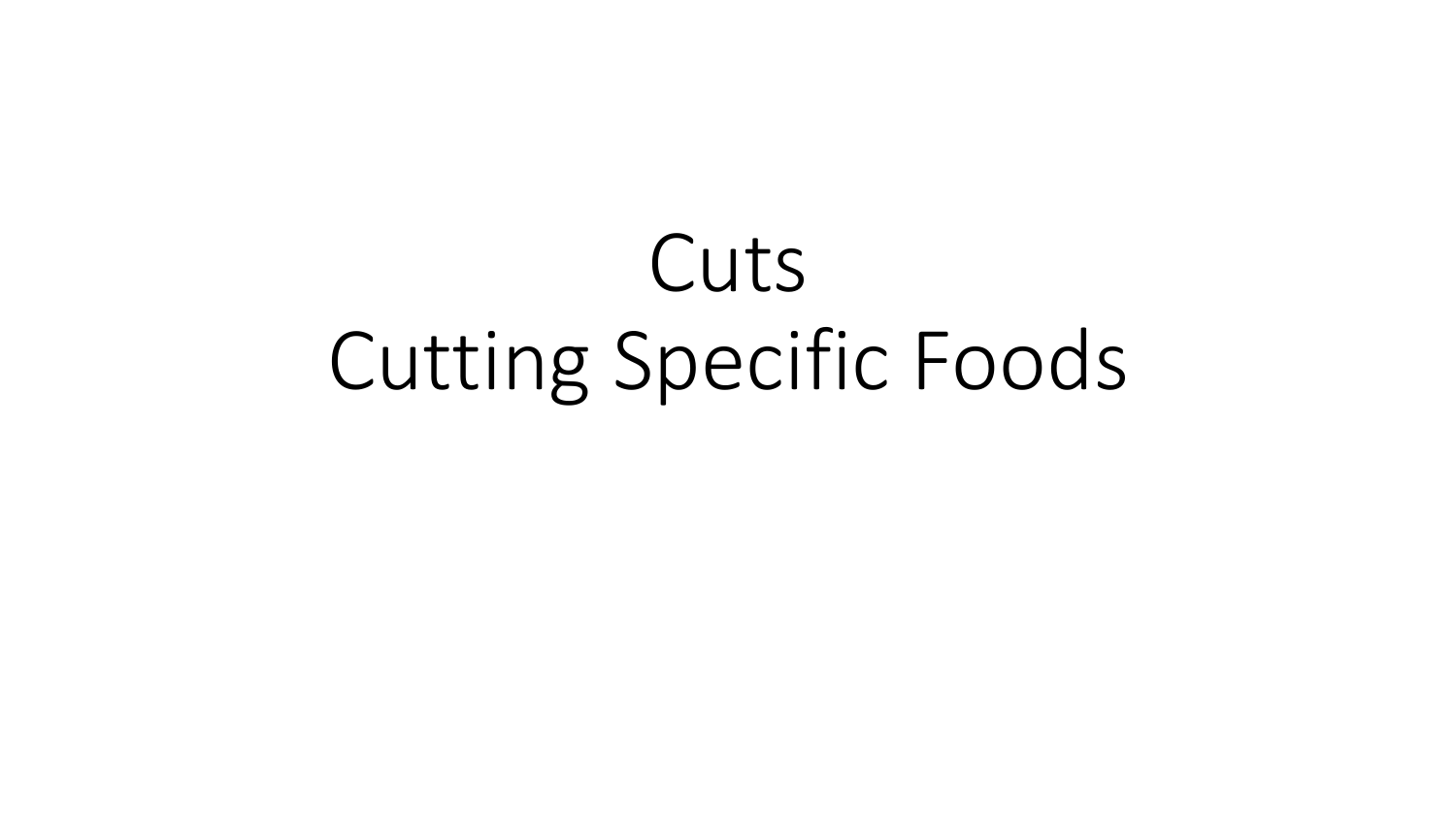### Cutting Station Review

- Find a double-sided cutting board with white on one side and black on the other. Use the white side to increase contrast to cut dark foods (purple potatoes) and use the black side to cut light colored (cauliflower) foods.
- Place a wet towel or paper towel underneath to decrease cutting board moving on the surface.
- Have a scrap bowl for discarded items and a keep bowl for items used in recipe
- Use a scraper to pick up ingredients

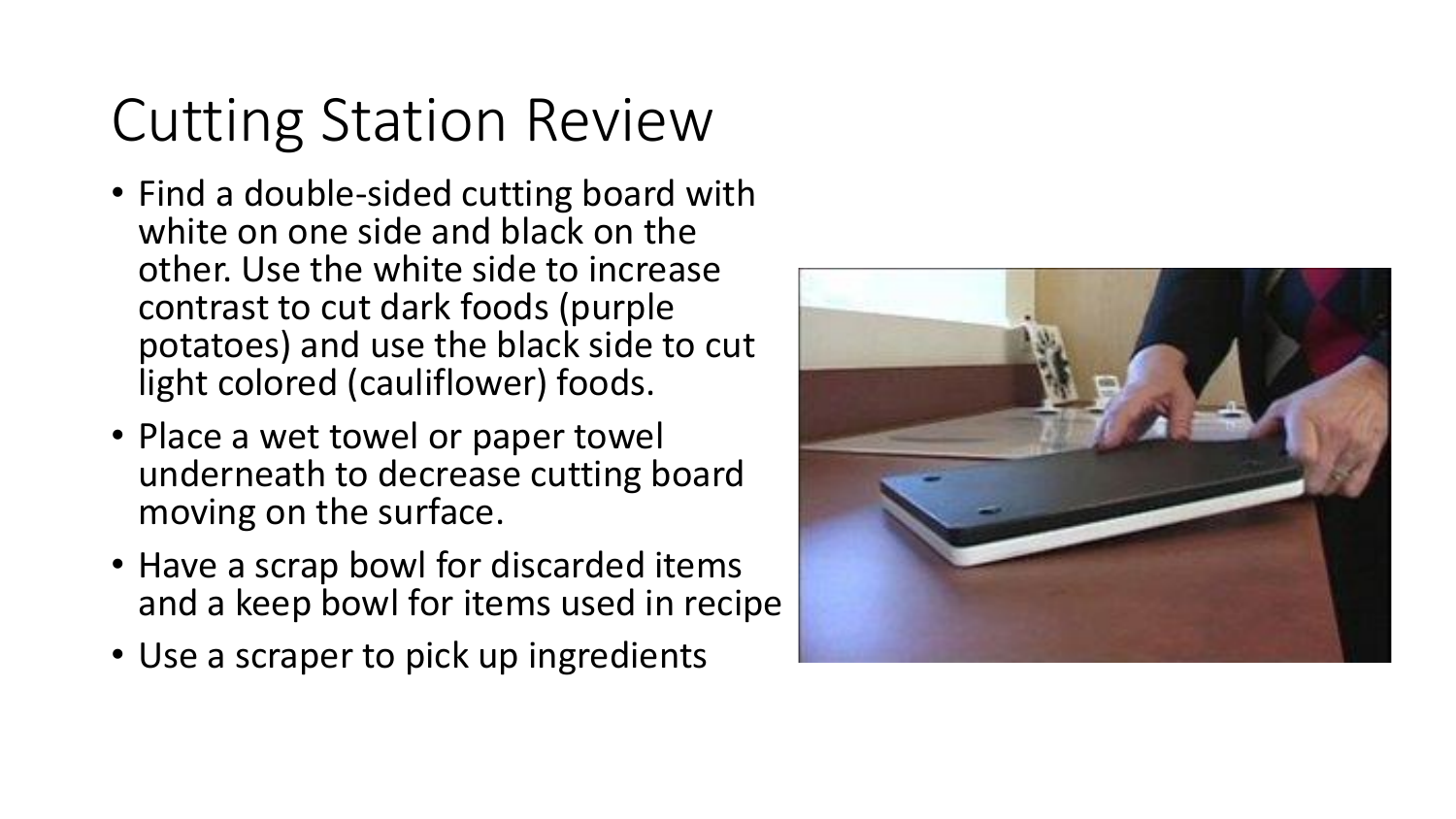### Cutting Review

- Hold knife by pinching in front of the handle
- Rocker technique-used to dice or chop. The knife is held same as for slicing. The tip of the knife remains on the cutting board and the blade is moved in an up and down motion over the food.
- Bridge technique (also known as V cutting)-used for smaller items. Stabilize the item with one hand while using the other hand to bring the blade of the knife up against the food. The blade stays perpendicular to the food and cutting surface. Slide the knife to the top of the food maintaining constant contact with the food until it reaches the point where cut needs to be made. At that point, the knife is held in place and the other hand is then positioned so the thumb is on one side of the knife and the fingers are on the other side. This creates a V or bridge over the blade to hold the food steady as the cut is made.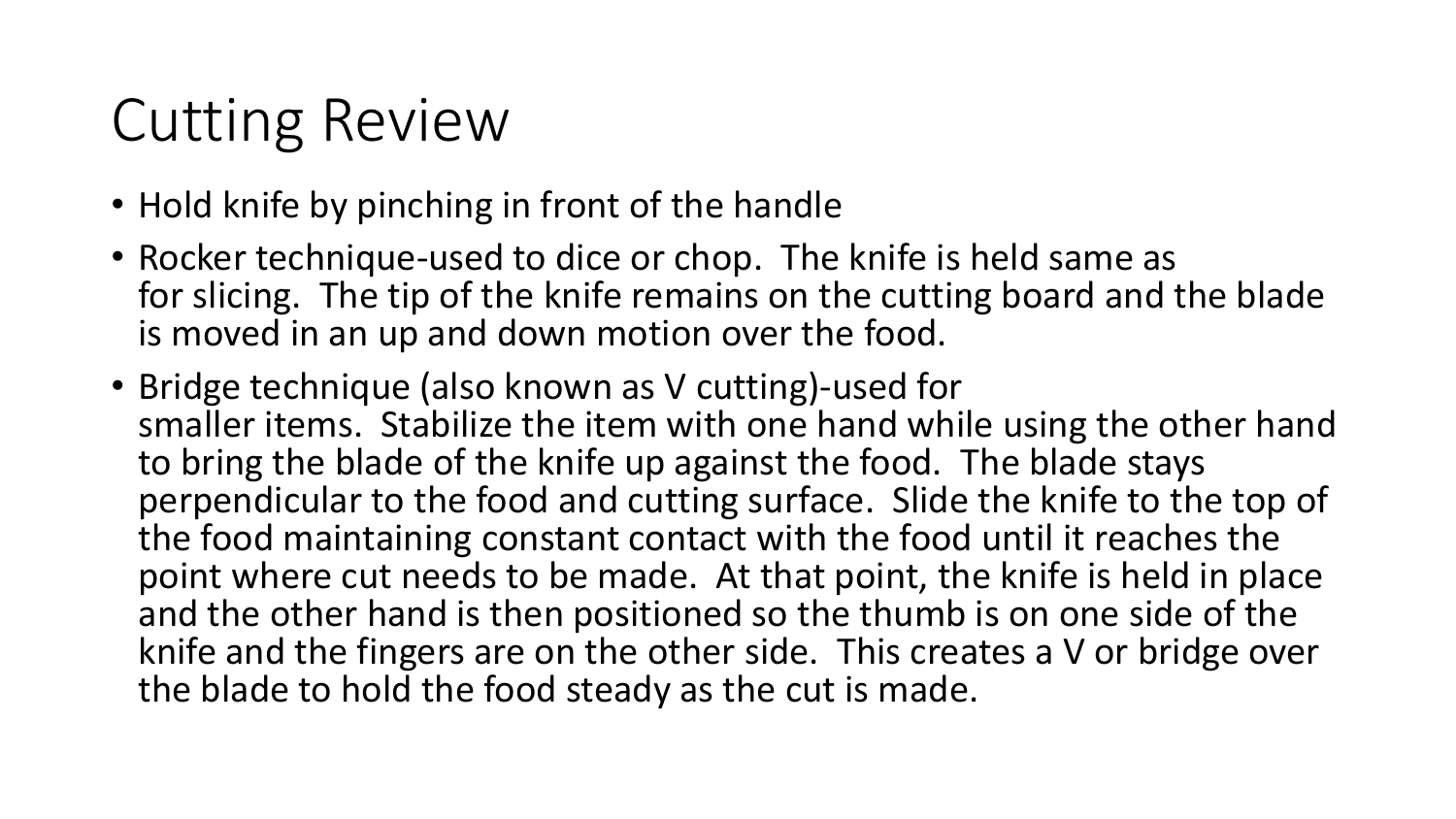### Knife Safety Review

- Safely storing knife
	- Put the knife at the top of the cutting board with the blade pointed in towards cutting board and handle will be the first thing discovered if looking for it.
- Safely walking knife to sink and storing
	- Announce to the kitchen that you are walking with a knife
	- Wash knife or place it between the faucet and backsplash/wall with blade towards backsplash/wall to avoid injury.
	- Always store a knife in a protective sleeve, knife block or any option that has the blade covered.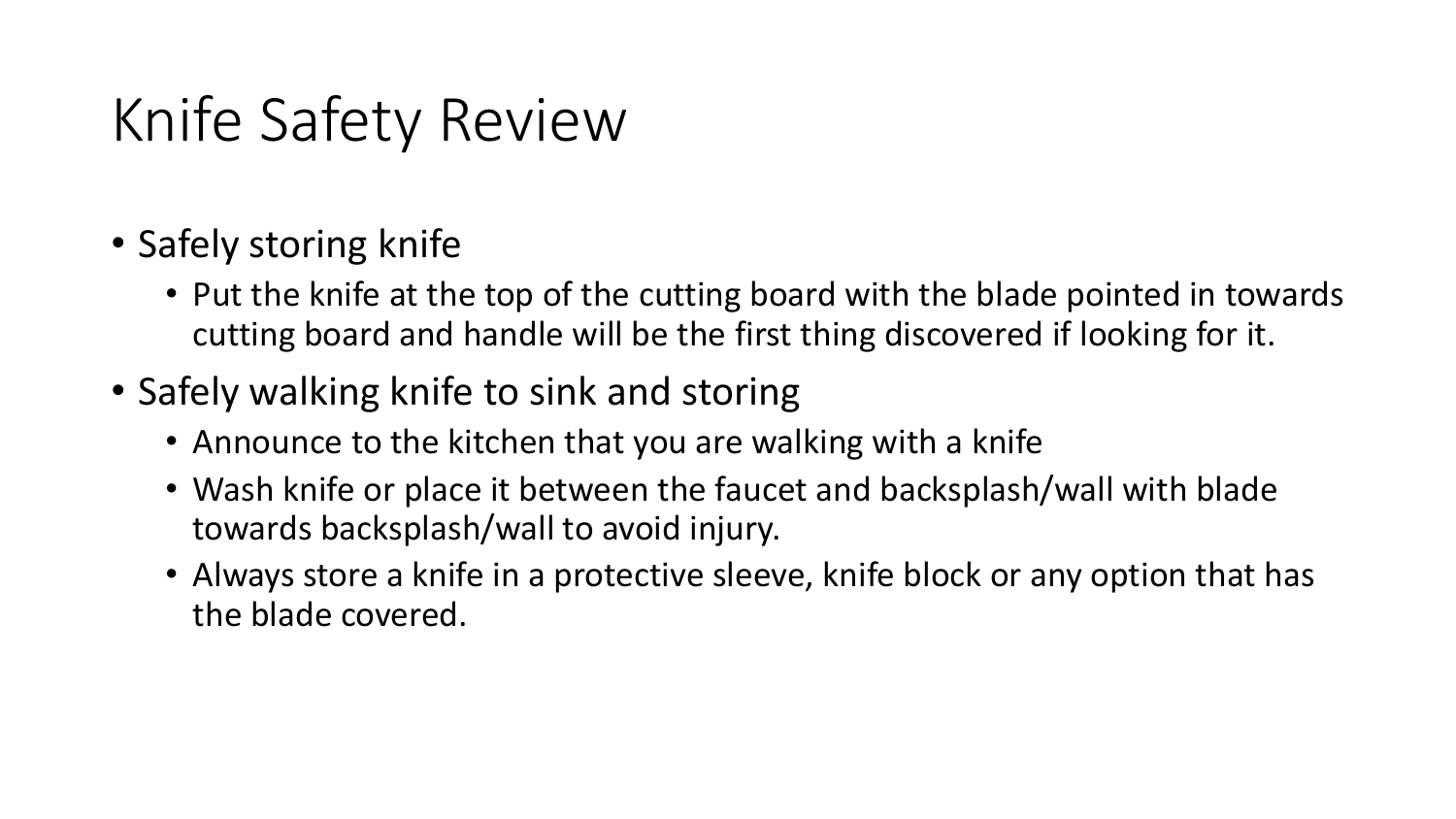### Peeling before Cutting

- Peeling- A serrated blade peeler will hug the surface of the food better for easier peeling. It is easier to determine if the peel on vegetables has all been removed when the vegetable is wet. The portion of the vegetable that has the peel remaining on it will have a rough texture, while the portion already peeled will have a smooth, moist texture. Pull the peeler along the food moving away from your body. Move in a systematic approach-turning as you go. Once you feel you have gone all the way around then flip to the other end and start peeling from that end. Always remove the eyes from potatoes with point of peeler or knife before peeling.
- For peeling melons and apples work to cut on the contour of the food and work around it. A smaller paring knife would be best for this task.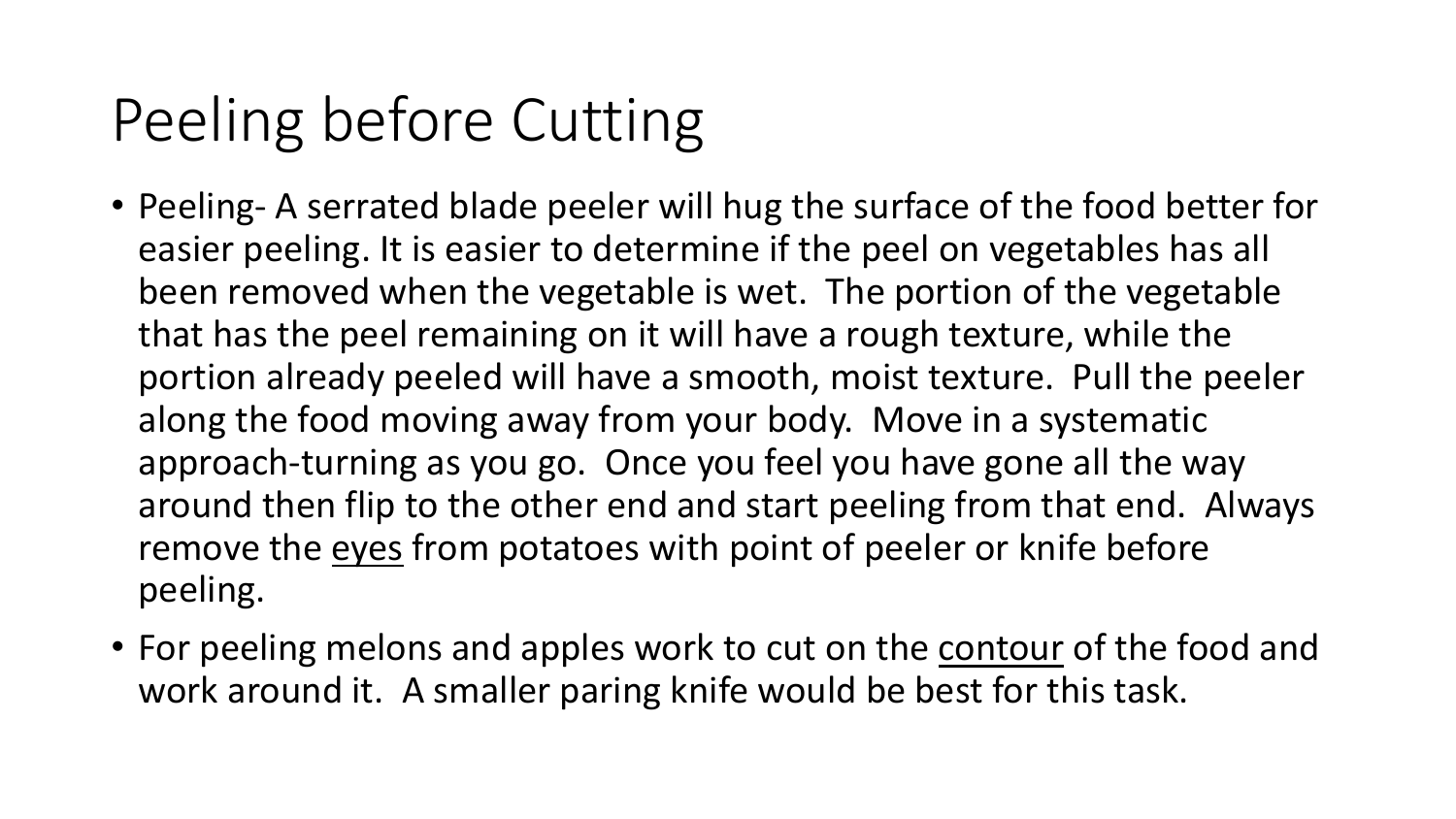## Ways of cutting food

- Julienne
- Chop
- Mince
- Dice
- Chiffonade

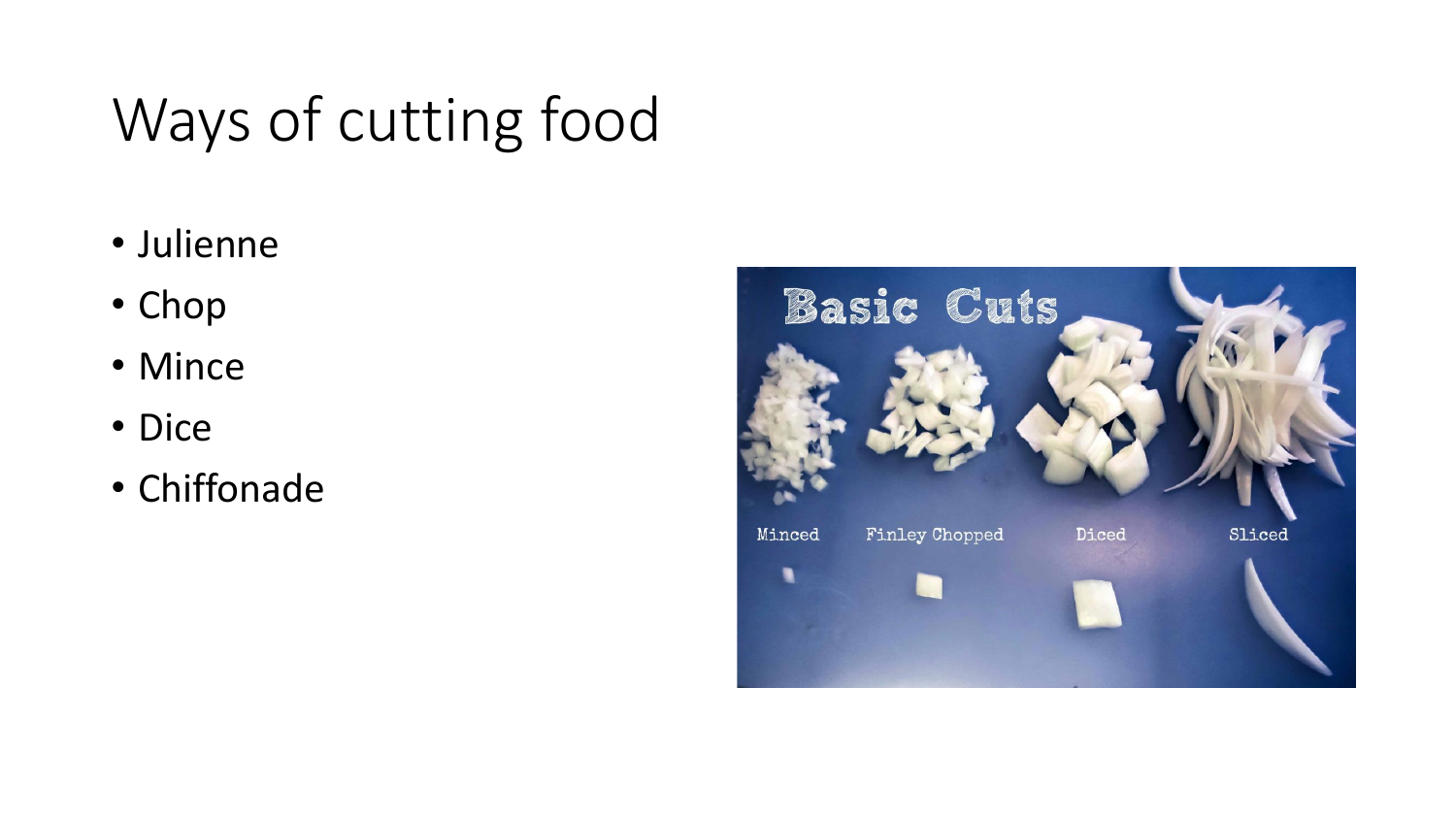#### Julienne

- Cut into thin strips 1 to 2 inches long and square.
- Can be the most difficult to get even

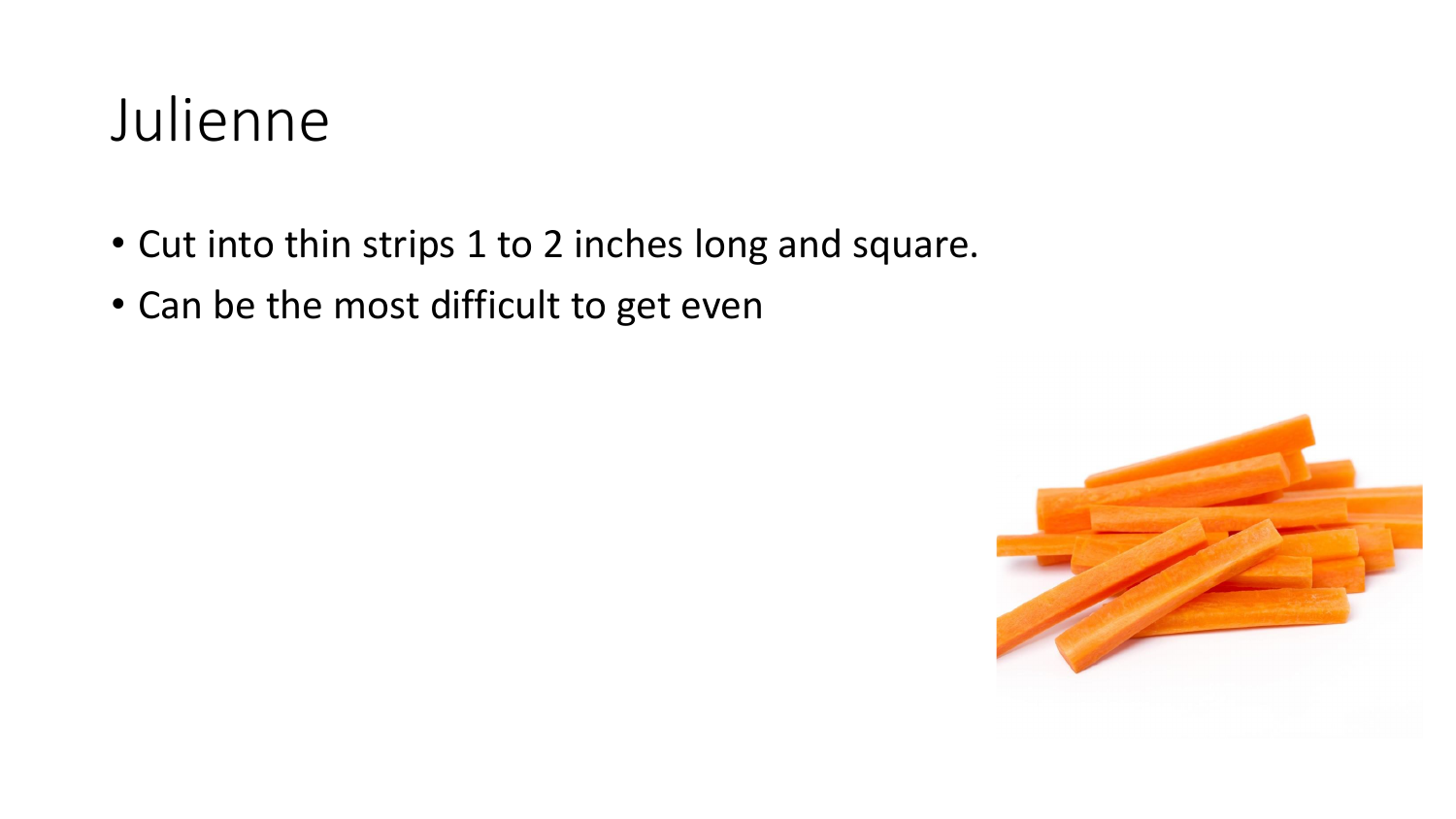### Chop

• Chop Definition: To cut food into pieces, either small (finely chopped; minced) or large (coarsely chopped).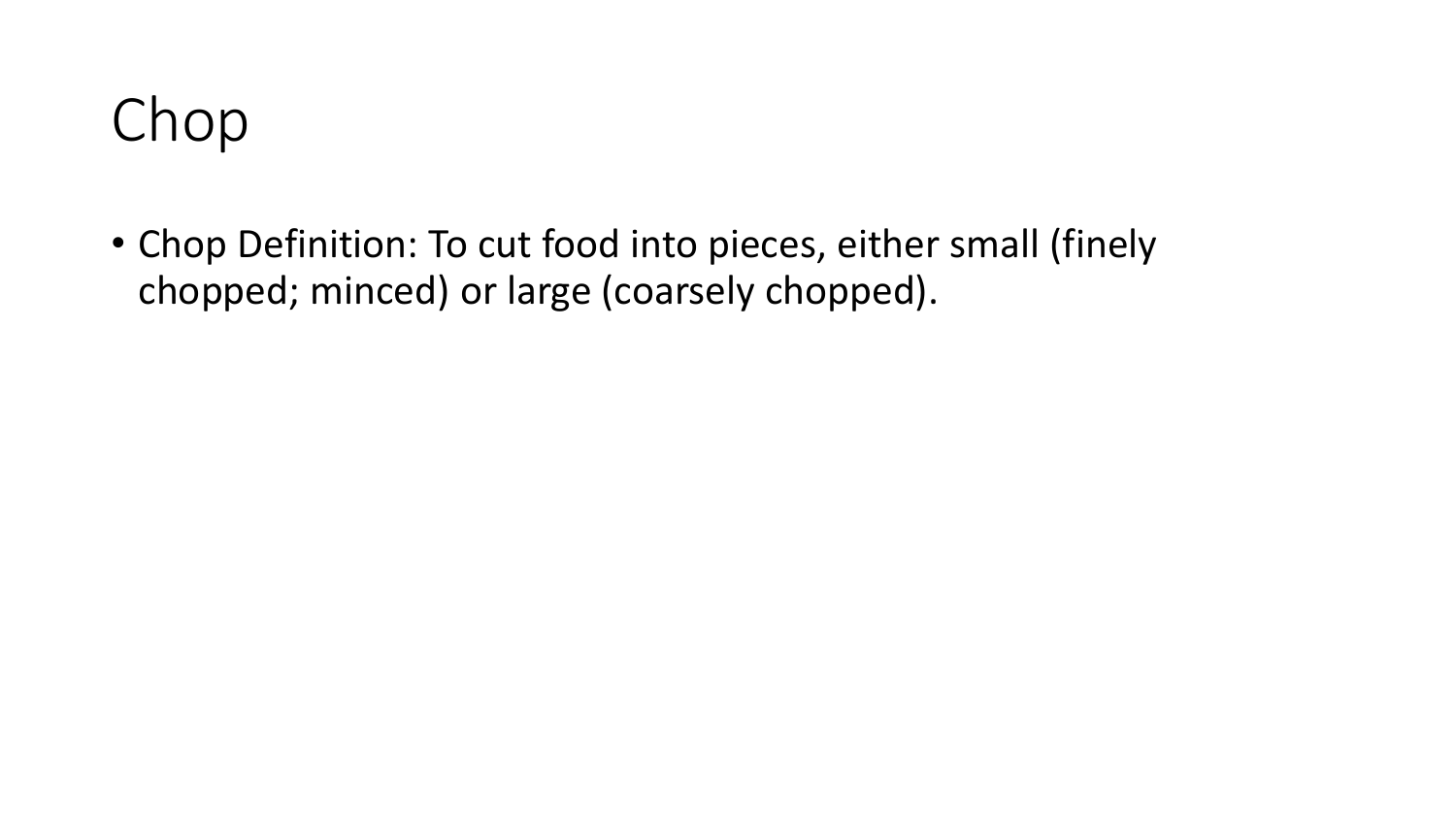# Slicing

• Slicing- To gauge the thickness of a slice, put the blade of a sharp pointed knife by the forefinger of the hand that is holding the vegetable-only top side of blade should ever touch hand, then move knife and forefinger the required distance before cutting. A knife with a slicing guide (available from Independent Living Aids and Maxi Aids) is a very popular and useful item. It has an adjustable slicing guide that makes it easy and safe to cut slices of bread, vegetables, and meat into different thicknesses. To cut, hold the knife handle with fingers wrapped around the handle with tips pointing up and thumb on the side of the knife. The knife is moved in a back and forth sawing motion with the tip of the knife pointed in a slightly downward position. For bread and some meats the knife may need to be more perpendicular than pointed down.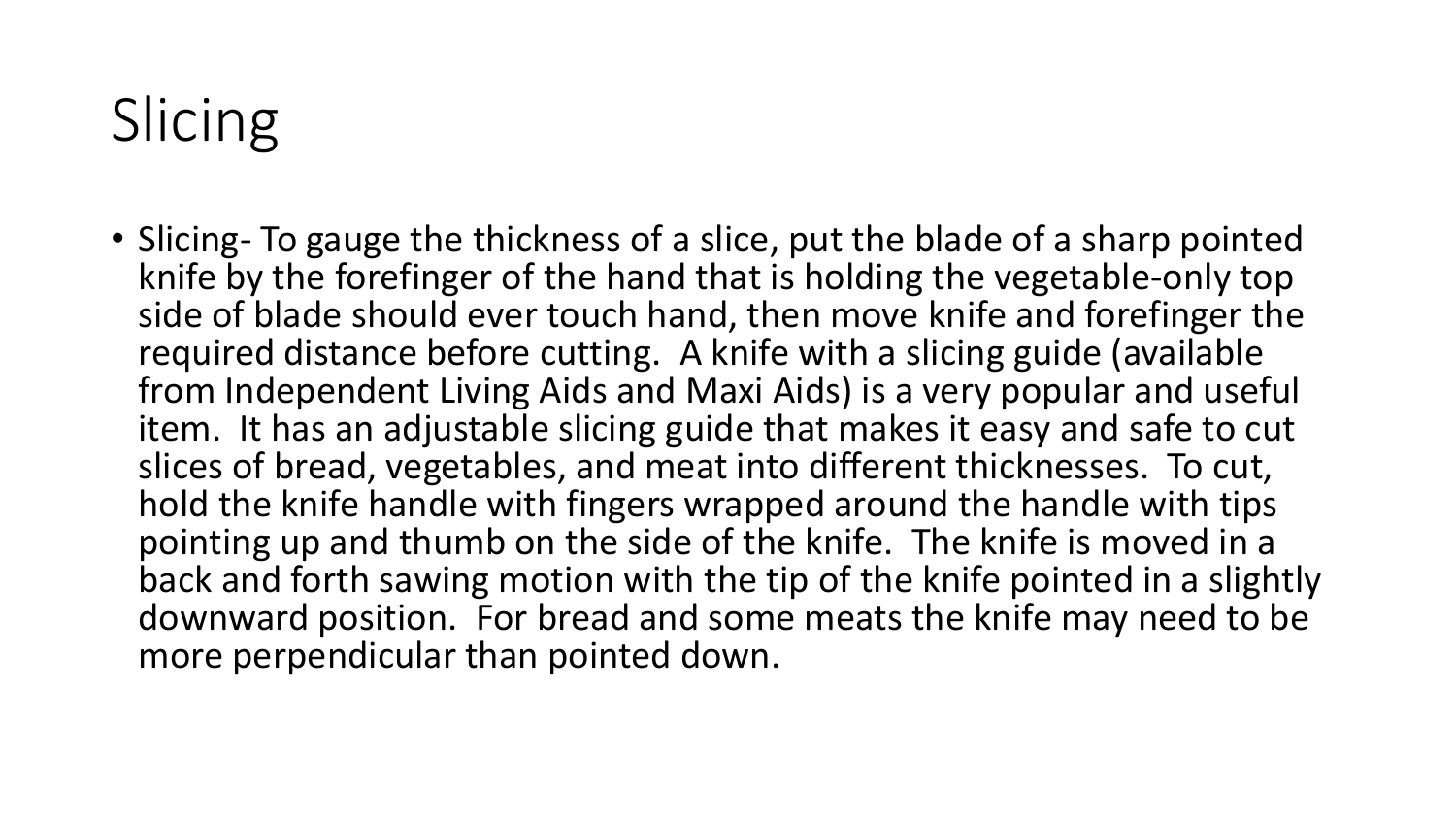• Slice- to cut food into evenly shaped pieces. To slice ingredients, hold the knife the same way you do to chop, but cut across with a forward motion as you cut down on the food.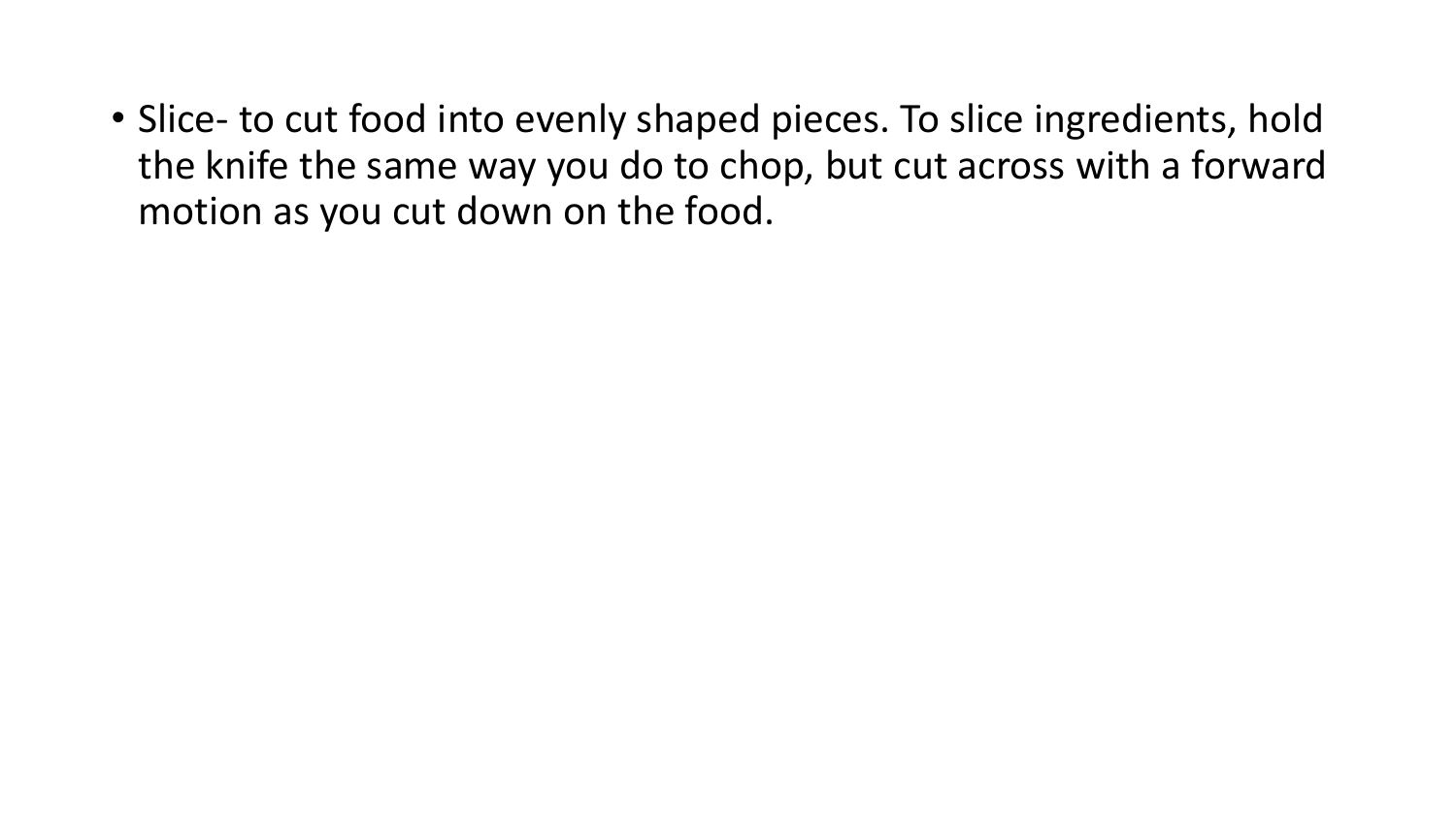#### Dice

- Definition: to cut food into tiny cubes approximately  $1/8$ " to  $\frac{1}{2}$ " in size.
- To make finer dice or chops, the food can be sliced across one way and then turned to slice perpendicular to the slices.
- To dice, first you slice the food, and then you cut those slices into julienne strips. Turn the strips a quarter turn and cut down into cubes.
- Cube is larger than dice

Julienne-to slice food into thin shreds or strips. To do this, first slice the food, and then place the slices on a board, overlapping each other. Cut down on the slices to make matchstick-like pieces about 1/8" wide.

Mince- to chop food into very small pieces-means the same thing as finely chopped. The best way to mince foods is to chop them and then hold the tip of the large knife down with one hand and bring the blade and wider end of the knife up and down quickly on the ingredients using the other hand. Gather the ingredients and repeat the process until you achieve the desired texture.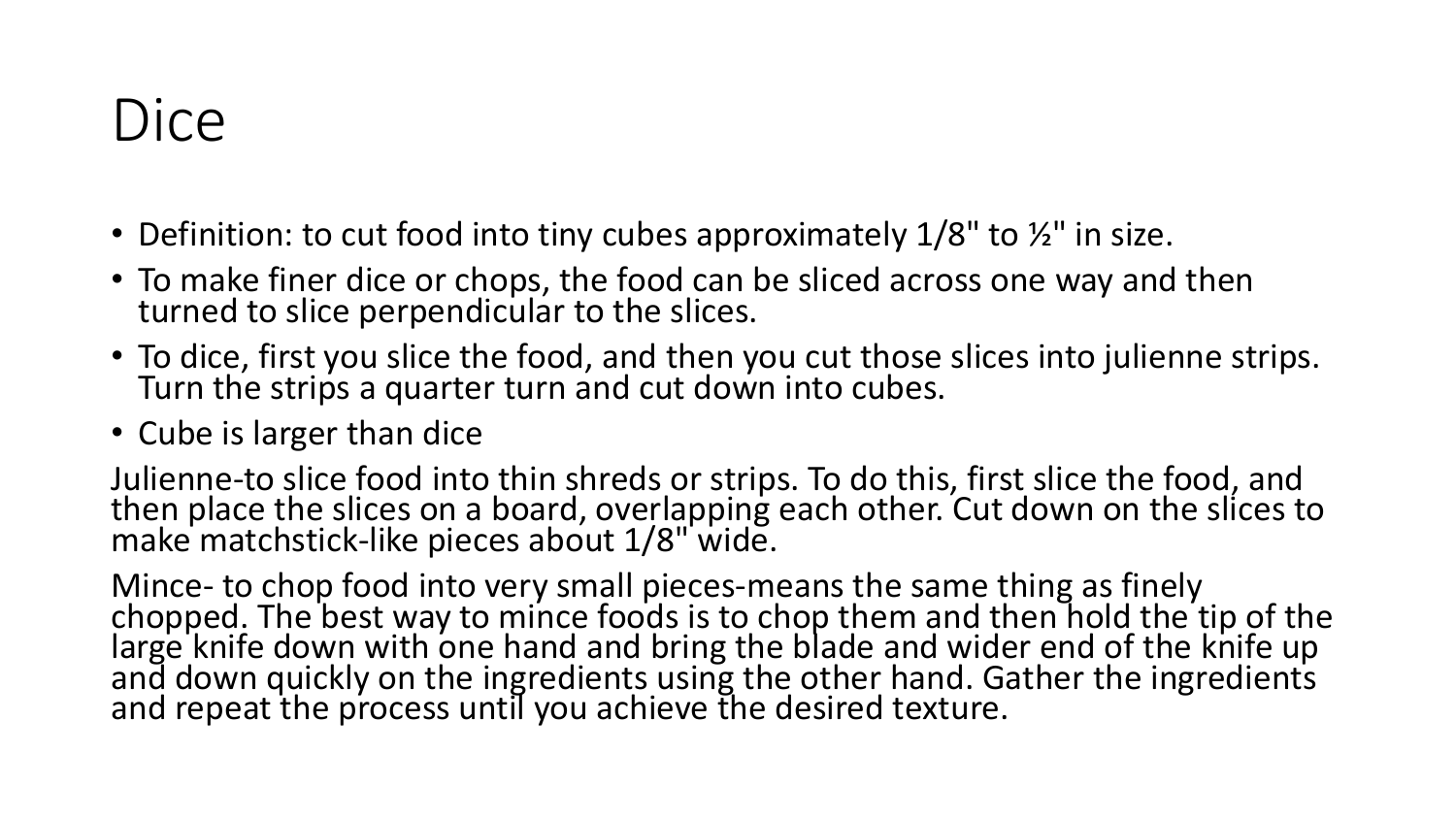#### Chiffonade

• Chiffonade is a cutting technique that you can use to cut up any flat leafy food. It works great on things that you are going to eat fresh, like basil and lettuce and helps you cut uniform, curly, strips of food quickly and elegantly. First stack the leaves on top of each other. Roll the leaves and then begin to cut thin strips off of the roll.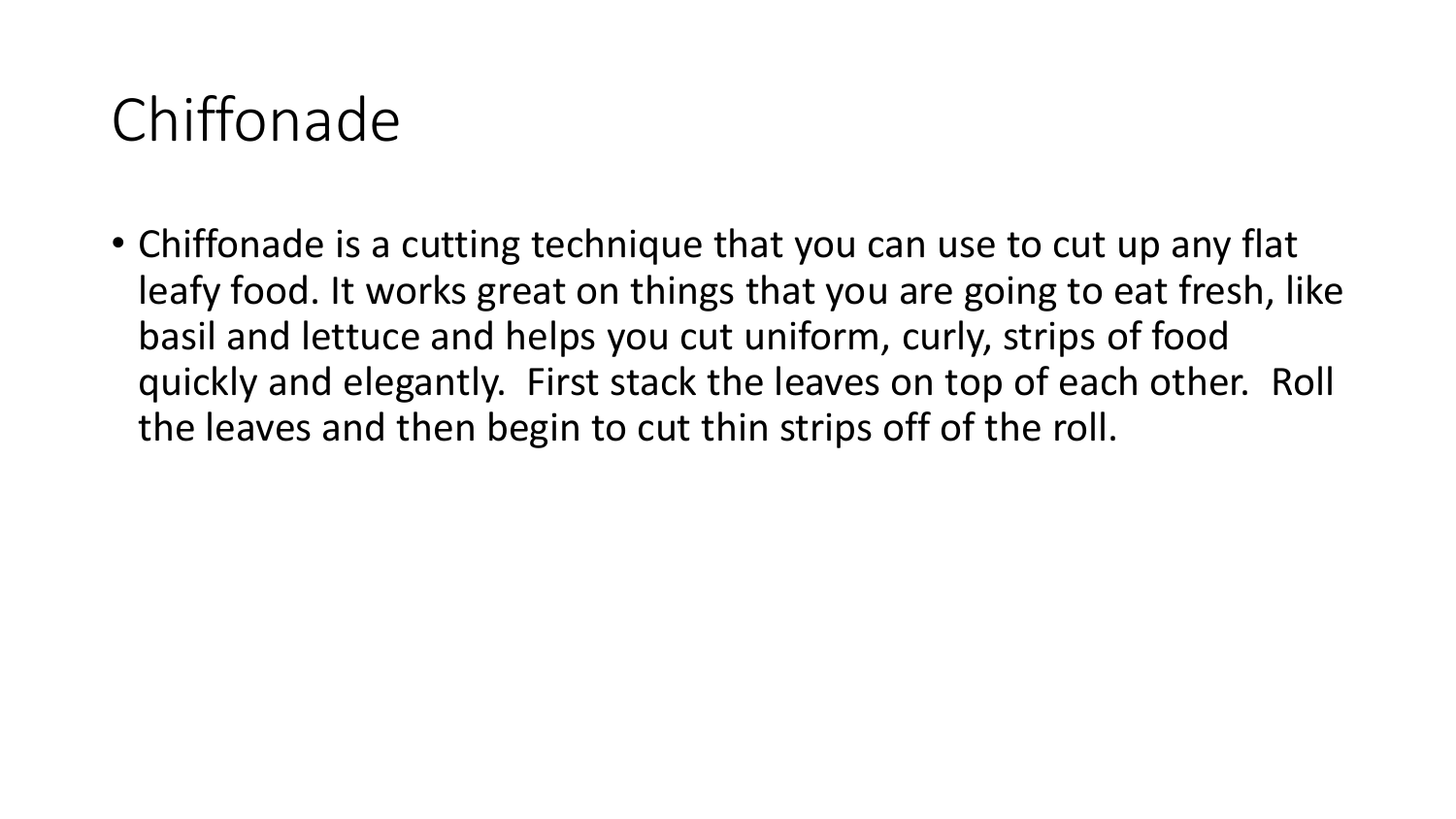### Onion Slices

• To make fresh onion slices, such as you may like on a hamburger, hold the prepared onion, with your fingers on the lopped-off top and your thumb on the bottom. Press it down firmly on a cutting board. Now slide a knife in underneath your fingers, about three-eighths of an inch from the flat cutoff top of the onion and slice down, firmly and slowly, using sawing motions. Use a serrated knife for this; its teeth will catch so that the knife will not slip and cut your fingers. Repeat this procedure until you have as many slices as you want. (When Cook Can't Look)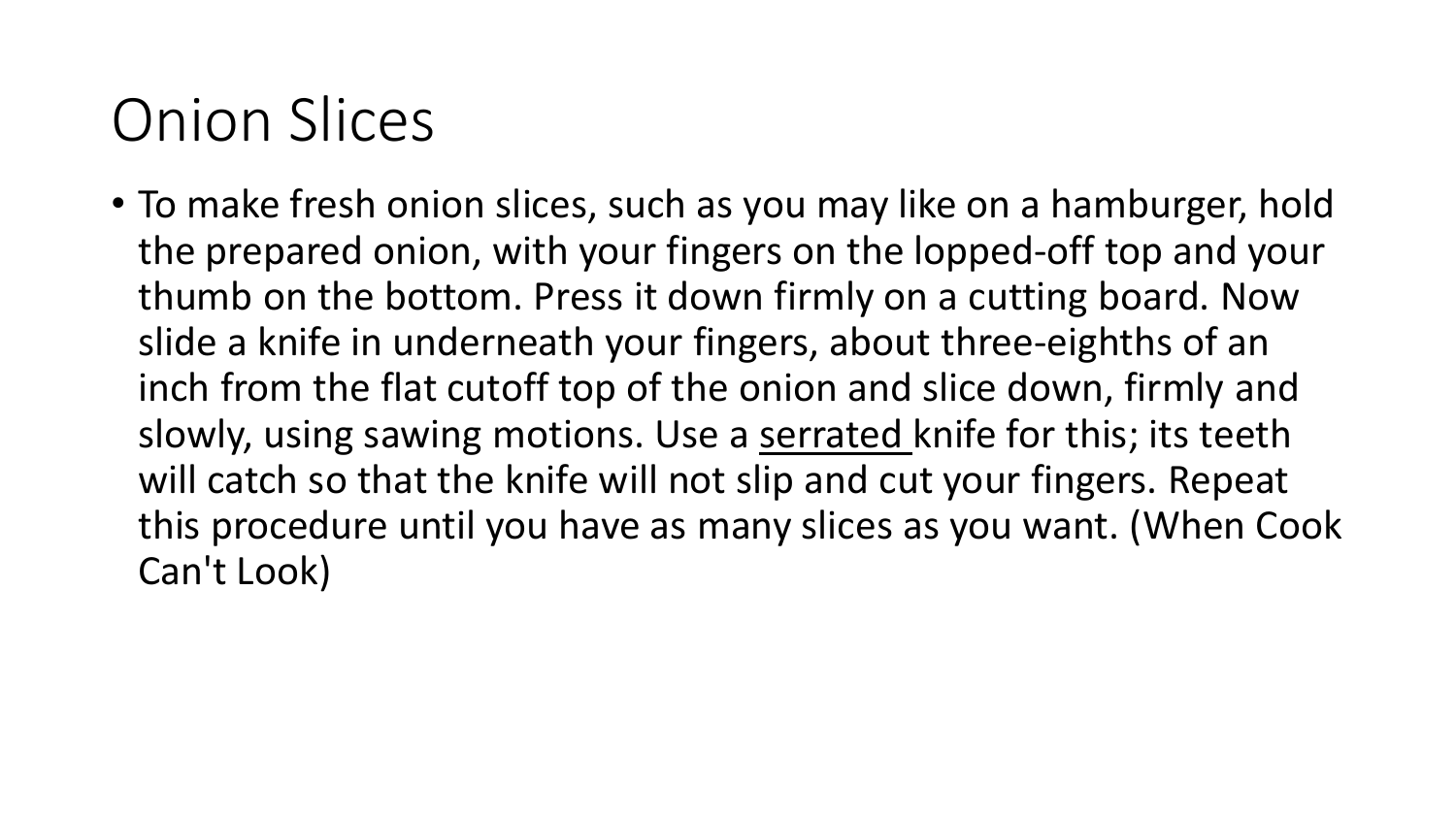## Onion Chopped Option 1

• Prepare the onion as if you were going to slice it. Hold it the same way, but this time cut it straight down through the equator. Now place the hemispheres face down and quarter them. You now have eight chunks, and it is most practical to chop them two at a time in an onion chopper. Do not trust the onion chopper to do a good job without your examining it, though. When you think those chunks are chopped well enough, do not just empty the chopper into the dish you are preparing. Empty the contents first into your hand, and carefully pick through the results. You will often find pieces that need to be put back into the chopper for more work, and also tough pieces of skin that are not crisp enough to use and should be thrown away.(When Cook Can't Look)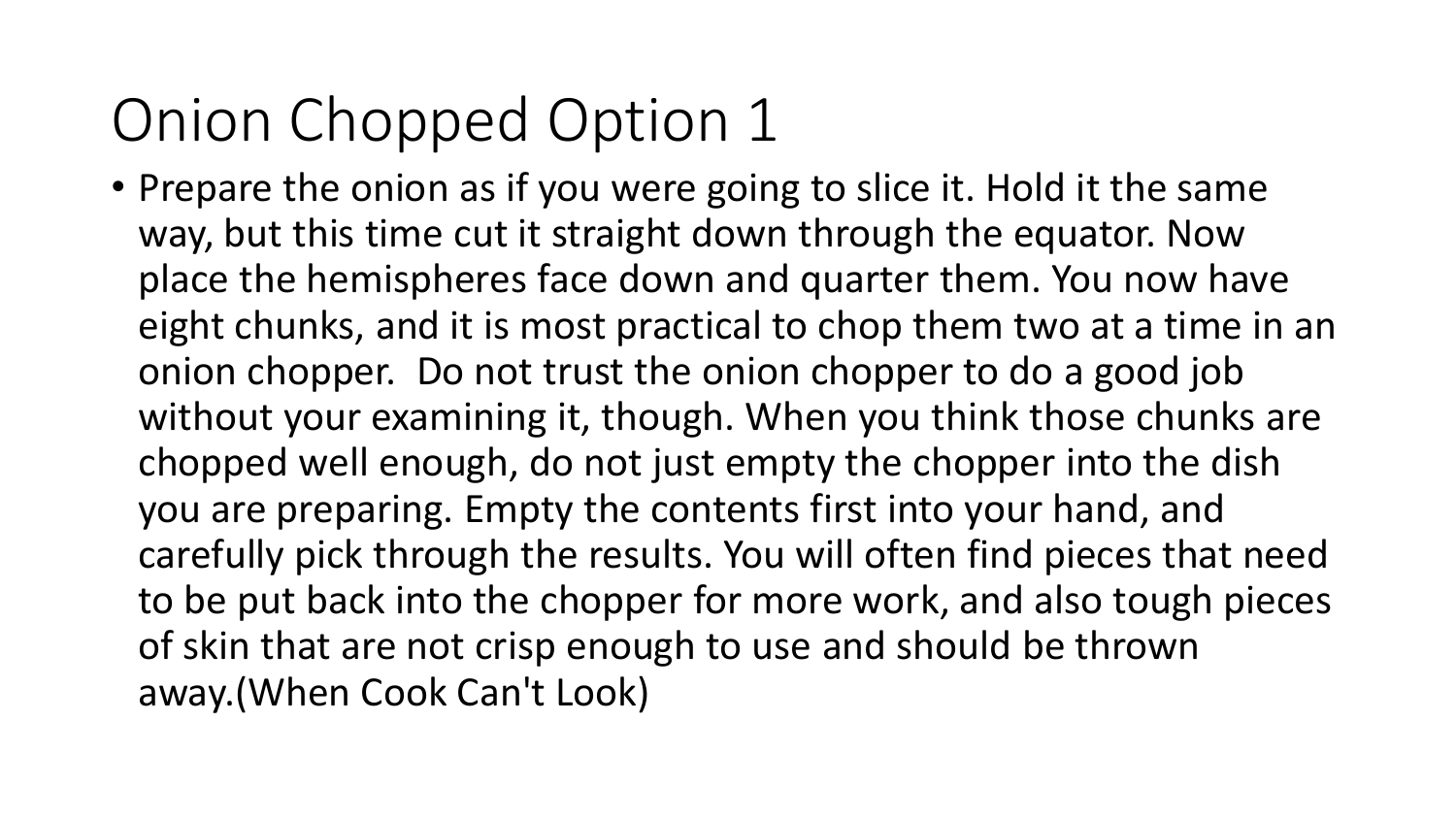### Onion Chopped Option 2

- Halve onion through root end, then peel onion and trim top. Make several horizontal cuts from 1 end of onion to other but don't cut through root end
- Make several vertical cuts. Be sure to cut up to but not through root end.
- Rotation onion so root end is in back; slice onion thin across previous cuts. As you slice, onion will fall apart into chopped pieces.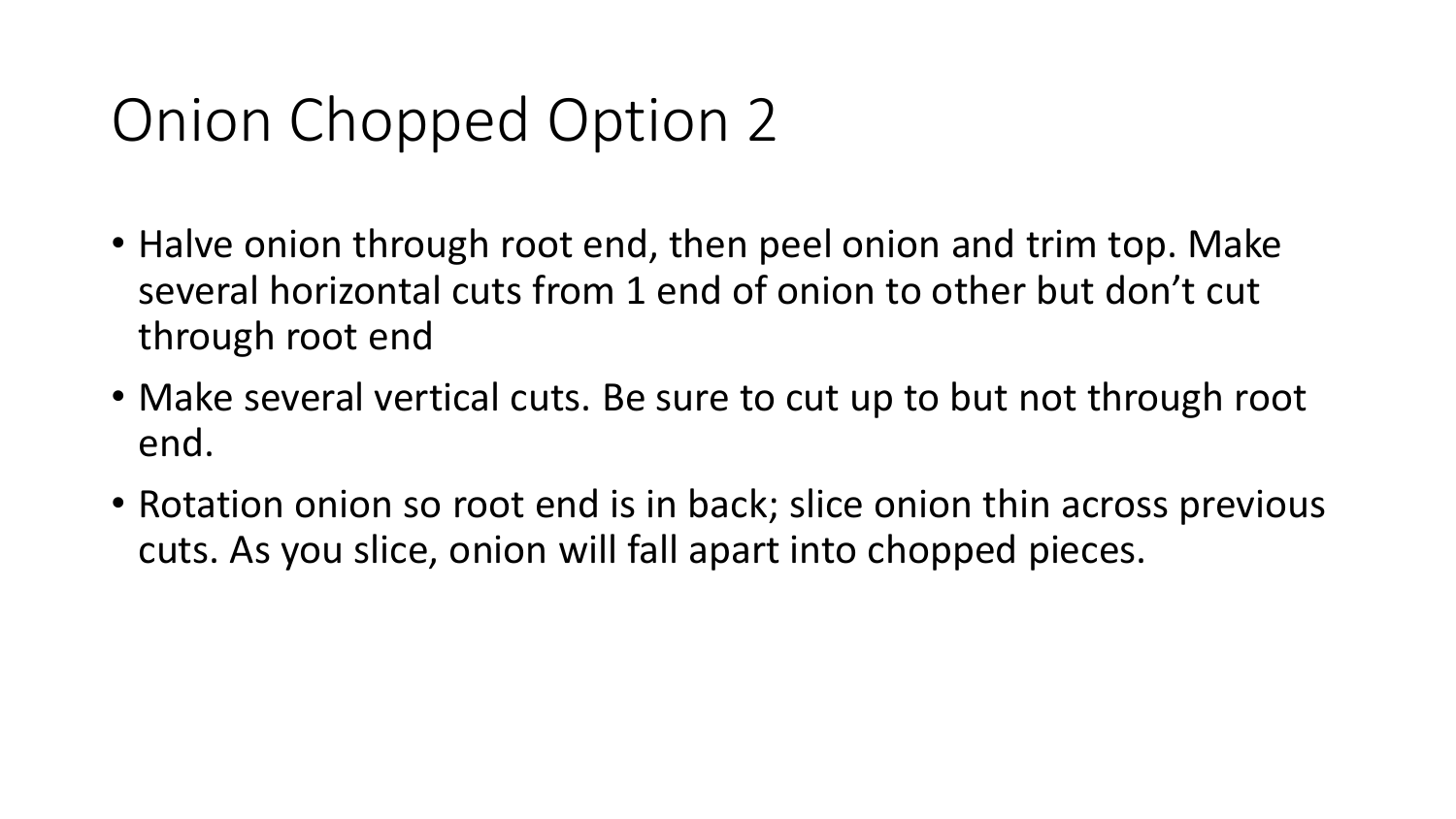#### Tomatoes

- Remove core of tomato using paring knife
- Slice tomato crosswise
- Stack several slices of tomato, then slice both crosswise and widthwise into pieces as desired.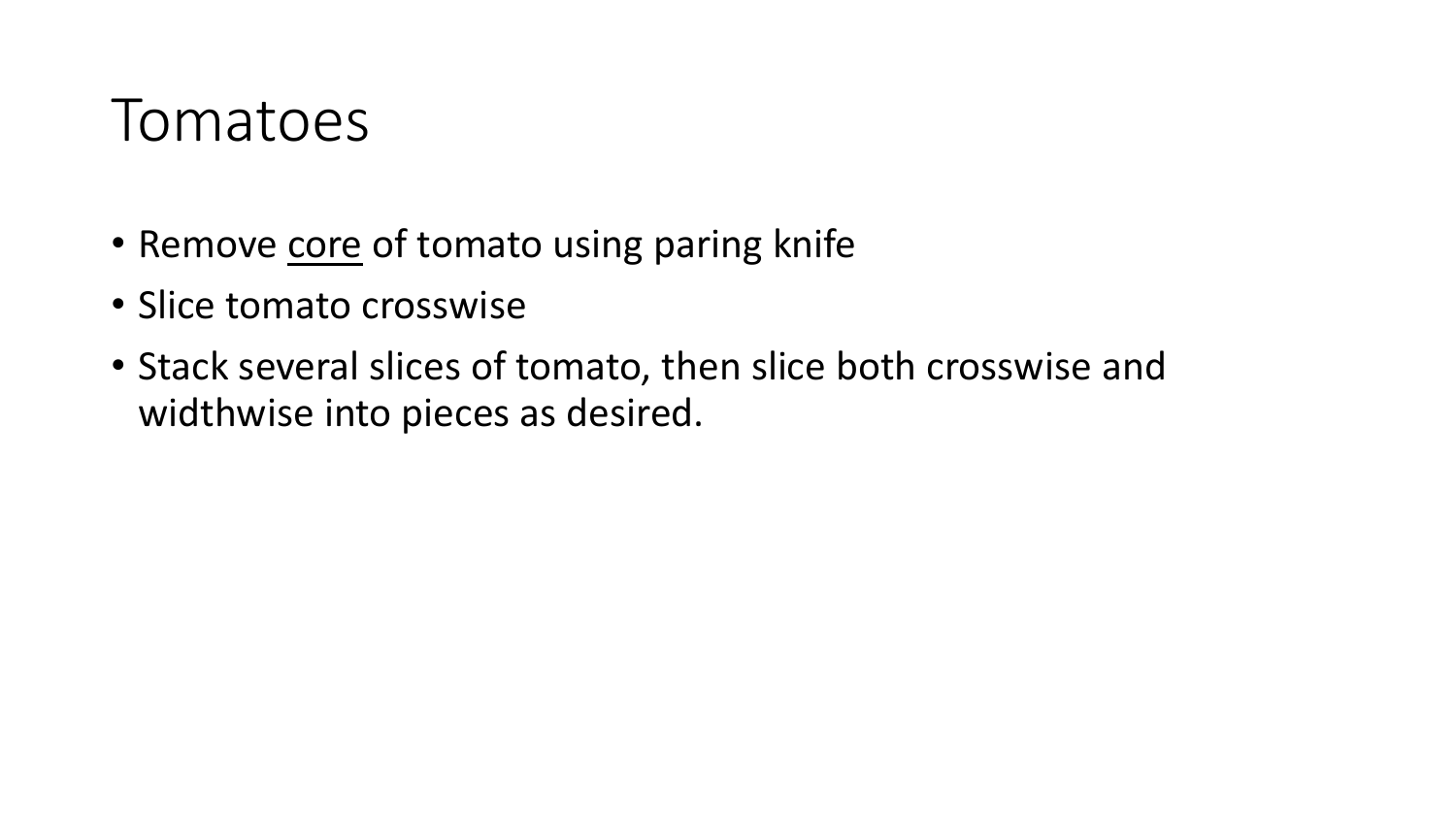### Bell Peppers

- Option 1
	- Slice off top and bottom of pepper and remove seeds and stem
	- Slice down through side of pepper
	- Lay pepper flat and trim away remaining ribs and seeds, then cut into pieces or strips as desired.
- Option 2
	- Remove any stem available on the pepper
	- Place on side and cut off the bottom
	- Take the knife down the sides of the pepper keeping the seeds intact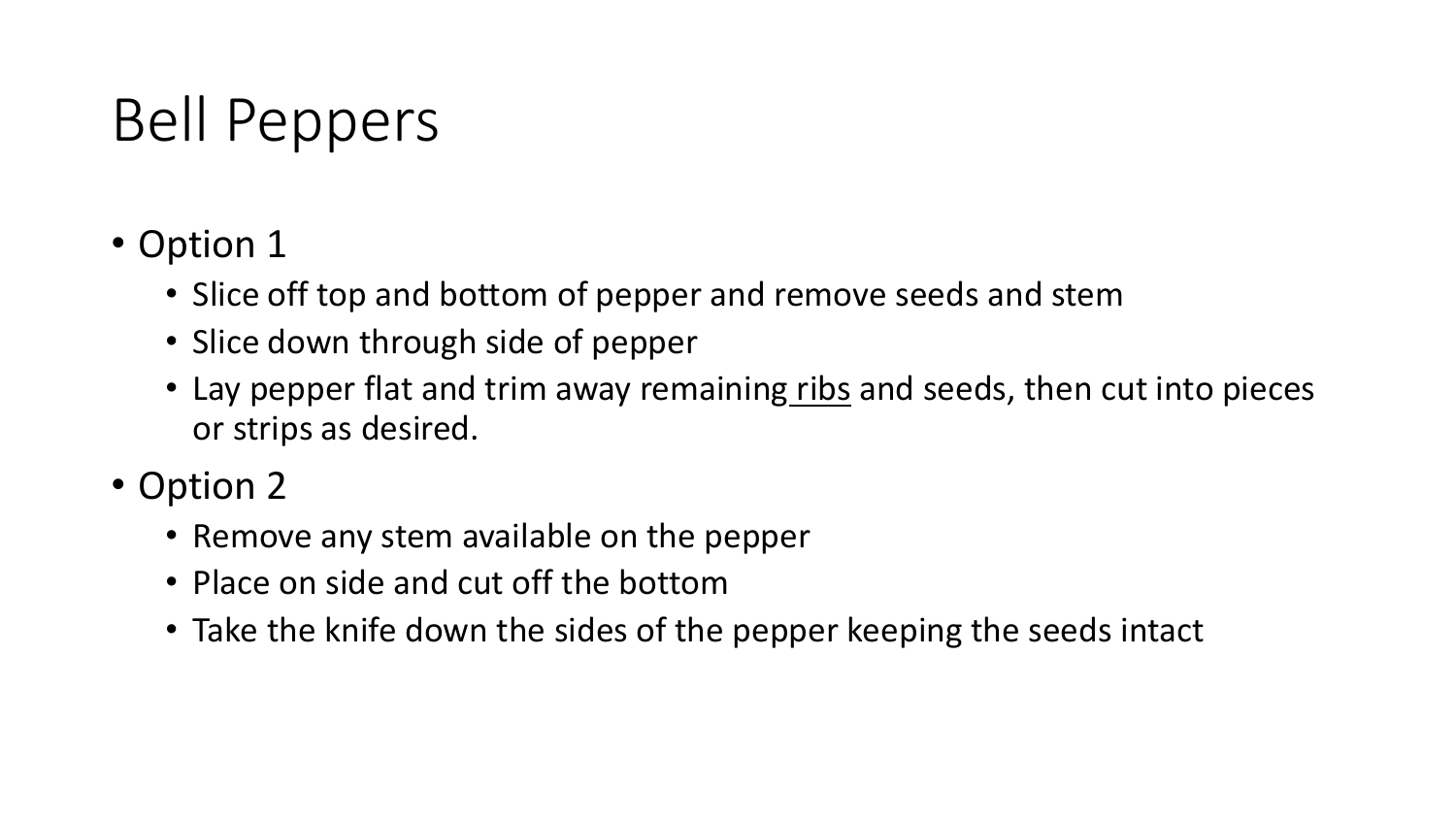#### Carrots

- Slice peeled carrot on bias into 2-inch-long oval-shaped pieces.
- For matchsticks, lay ovals flat on cutting board, then slice into 2-inchlong matchsticks, about  $\frac{1}{4}$  inch thick.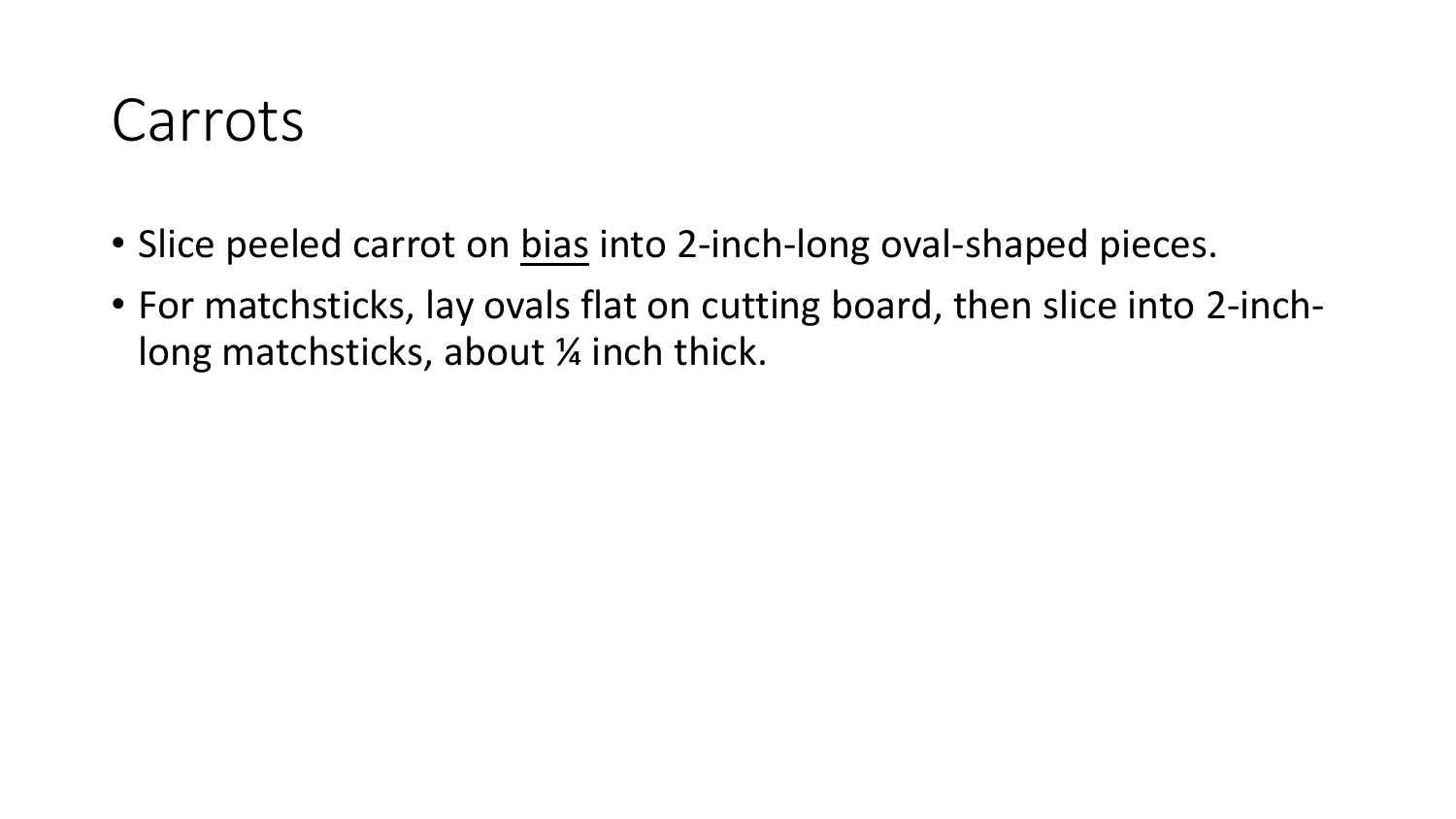

- Trim leaves from top of celery
- Chop across bunch until you have the desired amount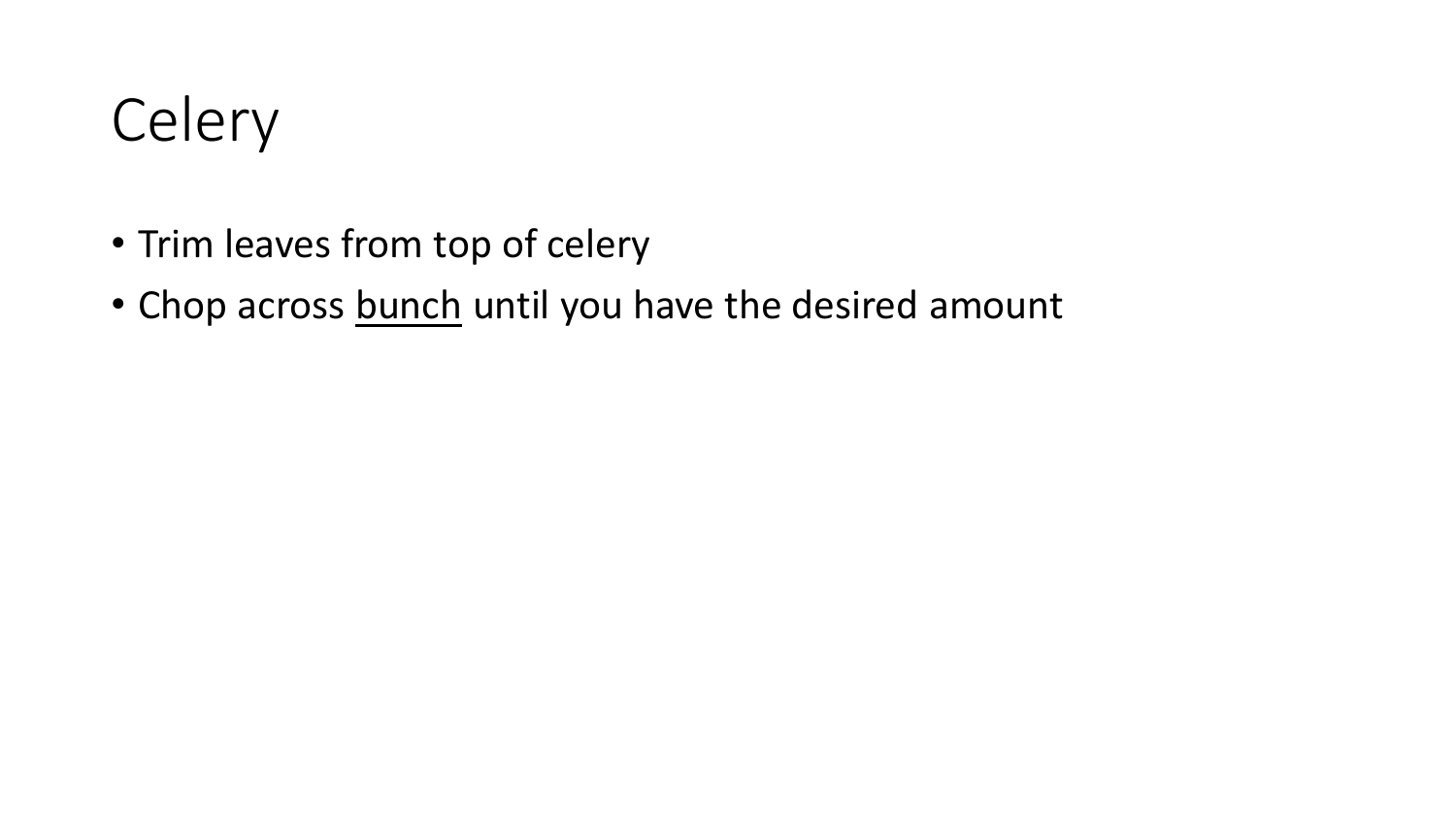### Cutting Review:

- [A variety of slicers, manual or electric, are available \(e.g. Tuperware](https://www.tupperware.com/products/mandoline?variant=40168877588652¤cy=USD&utm_medium=product_sync&utm_source=google&utm_content=sag_organic&utm_campaign=sag_organic&gclid=EAIaIQobChMIg8Kz1-Xk9AIVqxNMCh18QwIwEAQYASABEgLpK_D_BwE) Slicer, [Presto, Saladshoote](https://www.amazon.com/Presto-02910-Shooter-Electric-Shredder/dp/B00006IV0R/ref=sr_1_2?gclid=EAIaIQobChMIxa6Q-uXk9AIVkxXUAR2wdAXUEAAYAiAAEgIeNvD_BwE&hvadid=241616729701&hvdev=c&hvlocphy=9052587&hvnetw=g&hvqmt=e&hvrand=13104166633790684230&hvtargid=kwd-394004495&hydadcr=13935_10209353&keywords=presto+salad+shooter&qid=1639536656&sr=8-2)[r, slicers in](https://www.amazon.com/Luncheon-Cutter-Stainless-Serrated-Slicing/dp/B091GYJB5Y/ref=asc_df_B091GYJB5Y/?tag=hyprod-20&linkCode=df0&hvadid=518732511788&hvpos=&hvnetw=g&hvrand=3596980761202948793&hvpone=&hvptwo=&hvqmt=&hvdev=c&hvdvcmdl=&hvlocint=&hvlocphy=9052587&hvtargid=pla-1344858284834&psc=1) [food processors](https://www.amazon.com/Hamilton-Beach-70740-8-Cup-Processor/dp/B00755KNCS)[,](https://www.amazon.com/Luncheon-Cutter-Stainless-Serrated-Slicing/dp/B091GYJB5Y/ref=asc_df_B091GYJB5Y/?tag=hyprod-20&linkCode=df0&hvadid=518732511788&hvpos=&hvnetw=g&hvrand=3596980761202948793&hvpone=&hvptwo=&hvqmt=&hvdev=c&hvdvcmdl=&hvlocint=&hvlocphy=9052587&hvtargid=pla-1344858284834&psc=1) [egg slicers](https://www.amazon.com/Commercial-Mushroom-Slicer-Stainless-Cutting/dp/B08941V1QV/ref=asc_df_B08941V1QV/?tag=hyprod-20&linkCode=df0&hvadid=459726330379&hvpos=&hvnetw=g&hvrand=11633974799053789313&hvpone=&hvptwo=&hvqmt=&hvdev=c&hvdvcmdl=&hvlocint=&hvlocphy=9052587&hvtargid=pla-945898164435&psc=1)[, tomato](https://www.amazon.com/Luncheon-Cutter-Stainless-Serrated-Slicing/dp/B091GYJB5Y/ref=asc_df_B091GYJB5Y/?tag=hyprod-20&linkCode=df0&hvadid=518732511788&hvpos=&hvnetw=g&hvrand=3596980761202948793&hvpone=&hvptwo=&hvqmt=&hvdev=c&hvdvcmdl=&hvlocint=&hvlocphy=9052587&hvtargid=pla-1344858284834&psc=1)  slicers, [apple slicers](https://www.amazon.com/SINGARE-12-Blade-Remover-Kitchen-Stainless/dp/B08MW1J9PQ/ref=asc_df_B08MW1J9PQ/?tag=hyprod-20&linkCode=df0&hvadid=475772620449&hvpos=&hvnetw=g&hvrand=12695237391360554456&hvpone=&hvptwo=&hvqmt=&hvdev=c&hvdvcmdl=&hvlocint=&hvlocphy=9052587&hvtargid=pla-1166269634877&psc=1)).
- Slicing should always be done on a cutting board. Slicing while holding the item may cause injuries.
- A slipped knife (blade) will not be potentially dangerous if cutting away from one's body.
- Sharp knives are actually safer.
- The [Magna Wonder-Knife](https://www.amazon.com/Mercer-Culinary-MercerSlice-Serrated-Adjustable/dp/B01MEHY2ZN/ref=sr_1_2?keywords=Magna+Wonder+Knife&qid=1639536501&sr=8-2) or guided knife will help make uniform slices with an adjustable gauge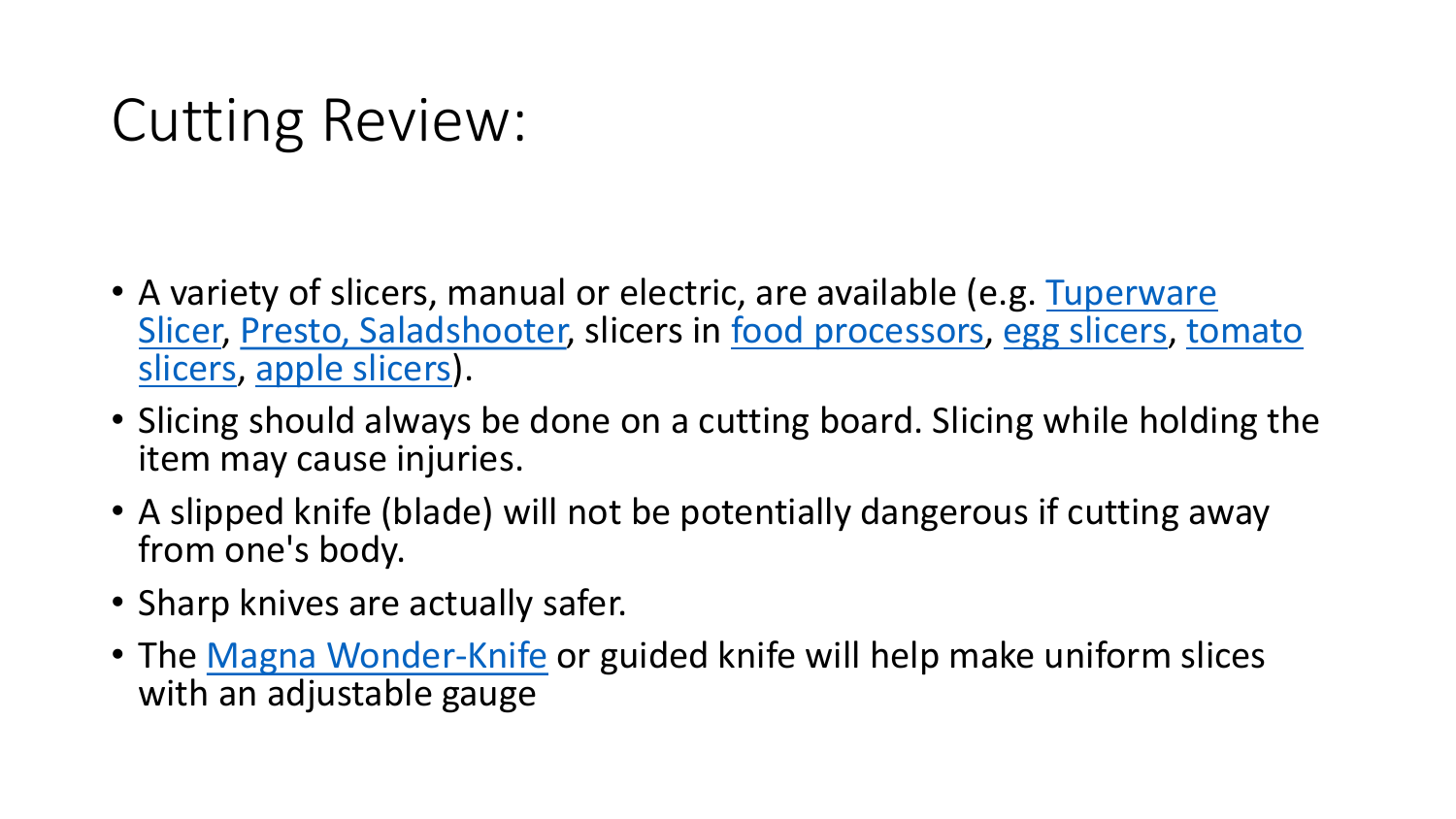#### Practice at Home: Beginner

- Practice slicing on ice cream or bananas with a dull (table) knife.
	- Practice slicing at a diagonal then cut the circle into sticks
- Cut a piece of bread into two equal sizes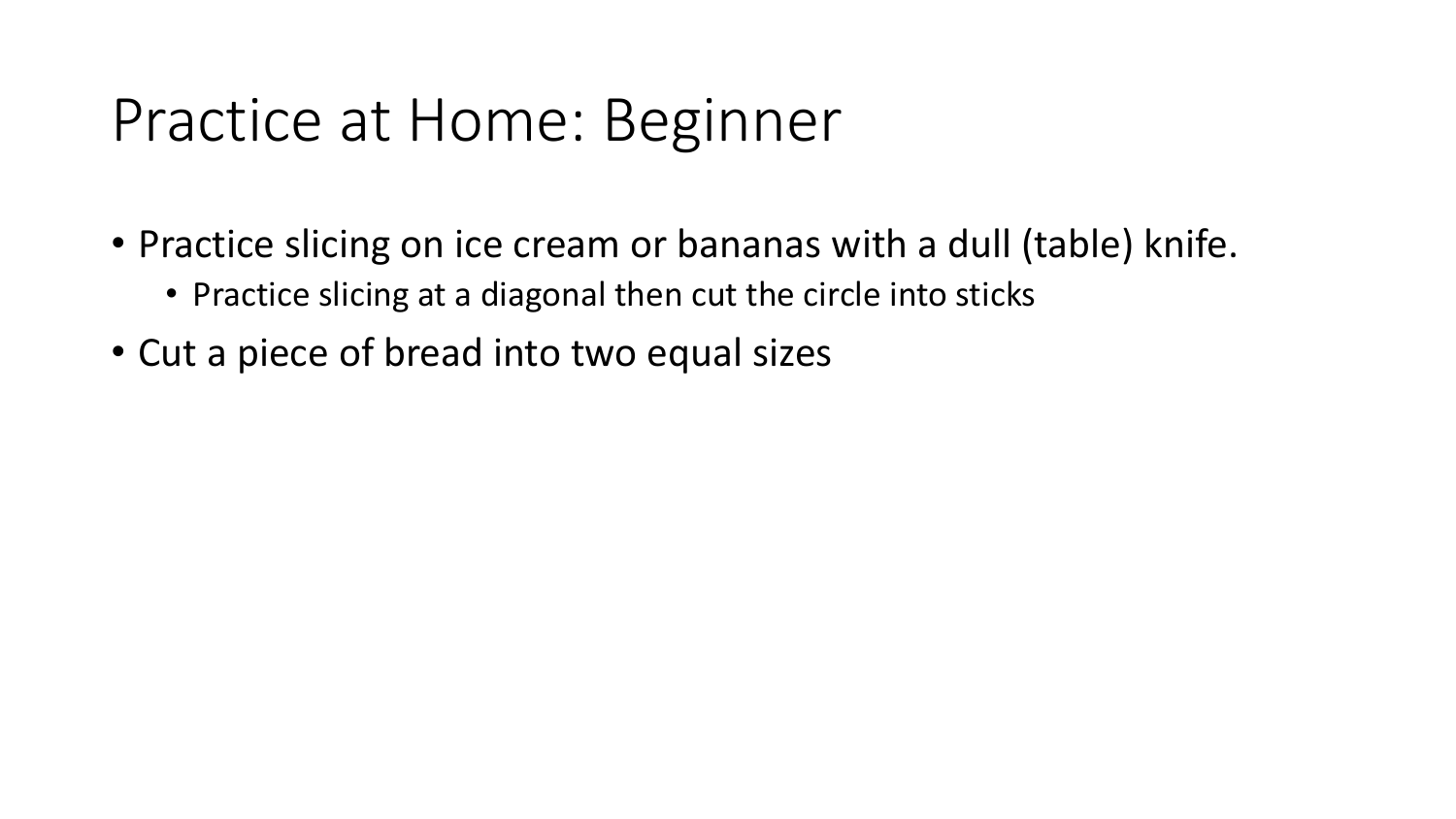#### At Home Practice: Intermediate

- remove peelings from apple, potato, and carrot with vegetable peeler
	- Always peel away from you.
	- Double check for skins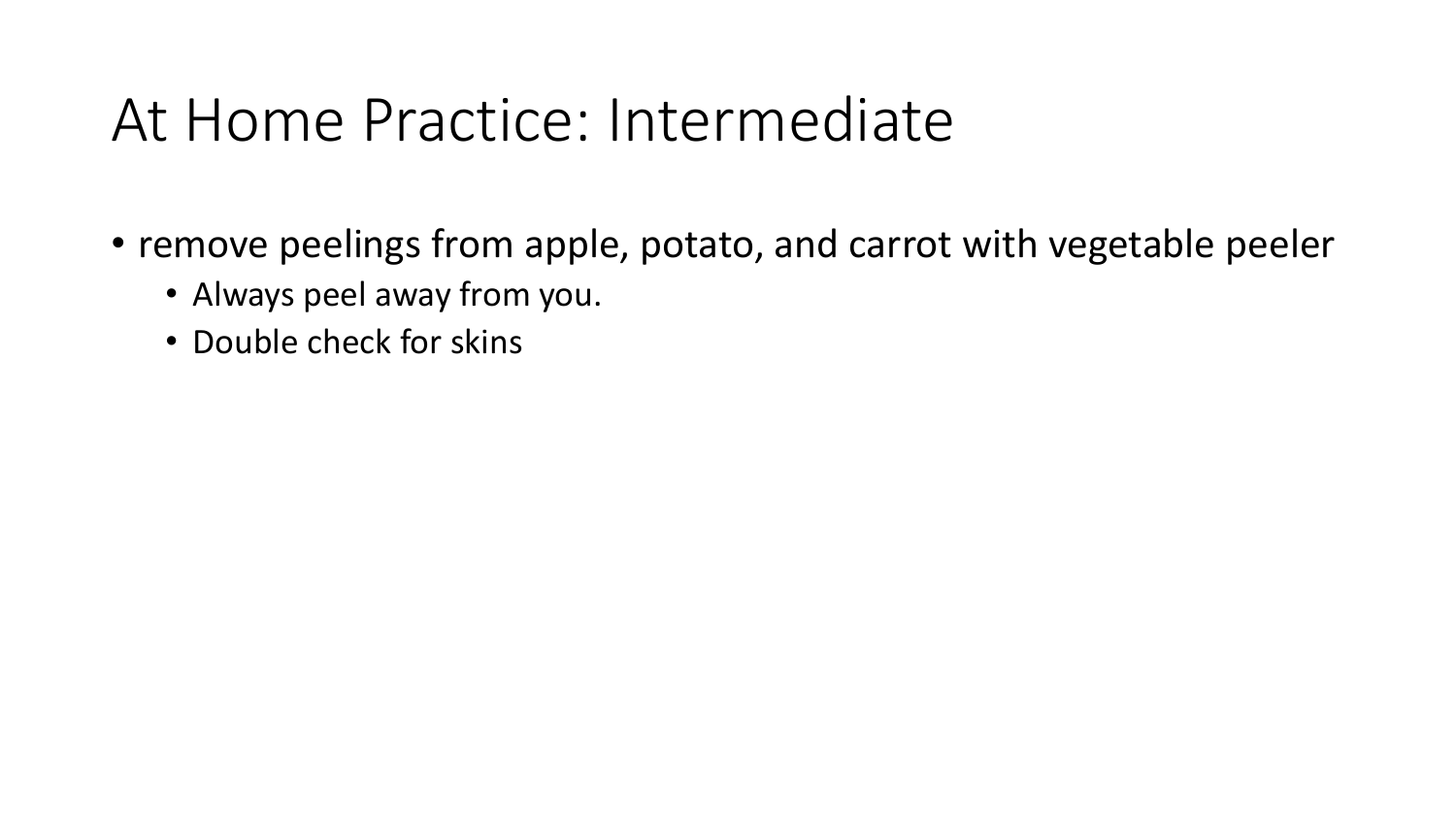#### At Home Practice: Expert

- Slices apple in half and removes seeds
	- If worried about movement, use fork or other poking device to keep it from moving.